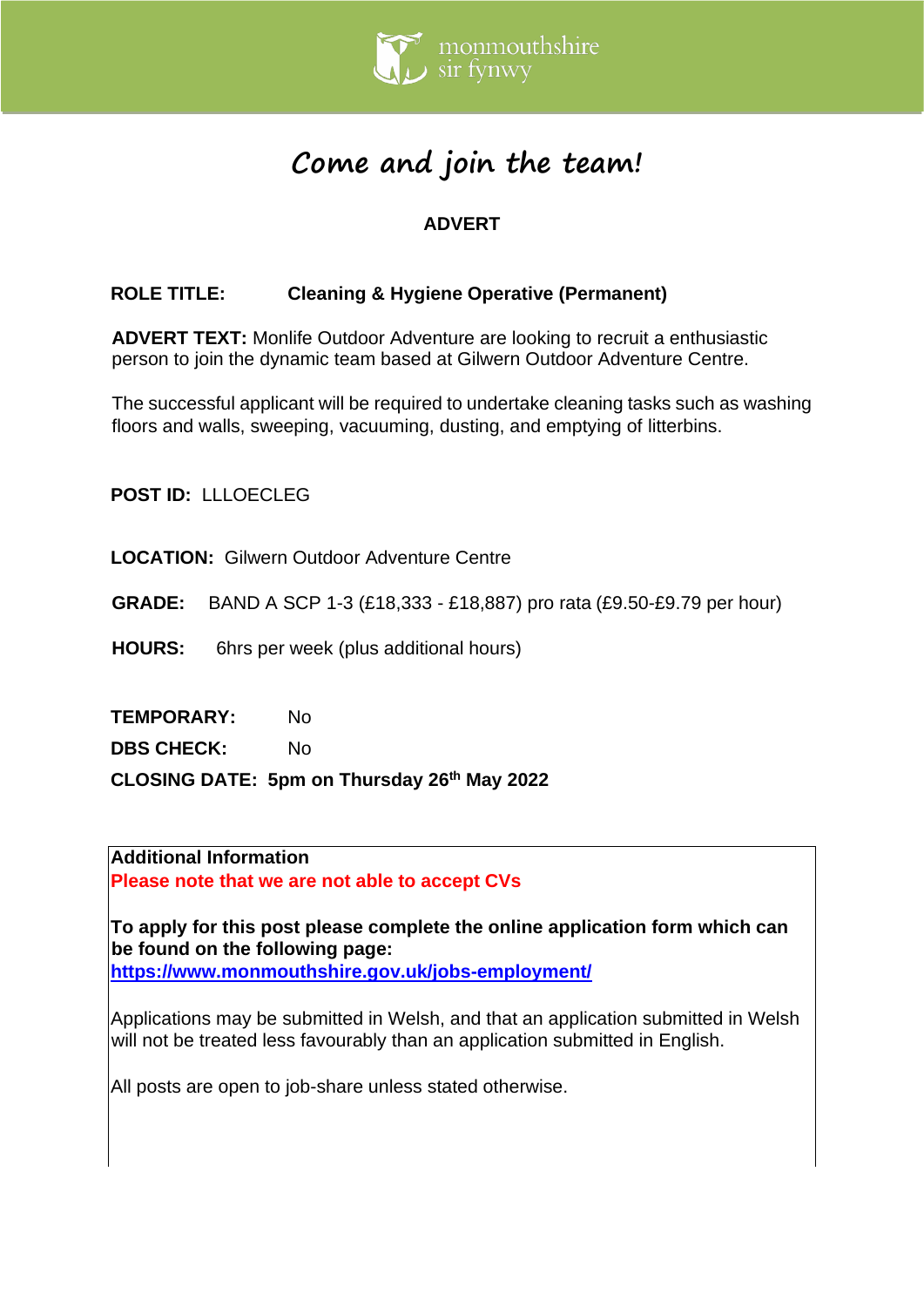

Monmouthshire County Council is:-

- an equal opportunities employer and welcomes applications from all sections of the community.
- a disability confident committed employer.
- an Armed Forces friendly employer.
- Autism aware and committed to removing barriers to employment
- committed to supporting young people who leave our care to access new opportunities and gain experience.

## **ROLE PROFILE**

**ROLE TITLE:** Cleaning & Hygiene Operative

PERMANENT:

- **POST ID:** LLLOECLEG
- **GRADE:** BAND A SCP 1-3 (£18,333 £18,887) pro rata (£9.50-£9.79 per hour)
- **HOURS:** 6hrs per week (plus additional hours)
- **WORK PATTERN**: Monday and Wednesday 9:30am to 12:30pm
- **LOCATION:** Gilwern Outdoor Adventure Centre. Ty Mawr Lane Gilwern NP7 0EB which may change in the future if the service location needs to relocate. Relocation or disturbance expenses will not be paid if this happens.

**RESPONSIBLE TO:** Outdoor Centre Manager

**WELSH LANGUAGE ASSESSMENT:** Welsh language skills are desirable;

## **Who are we?**

MonLife is a service group that delivers leisure, youth and outdoor activities, countryside, tourism, destination development, arts, museums and attractions. We provide leisure services from four sites within Monmouthshire and offer adventurous outdoor activities from our Gilwern site we have seven other sites which incorporateour attractions,museums and also promote tourism information. Monlife offer some of the most impressive buildings with historical interest and activities to engage all ages.

## **SAFEGUARDING:**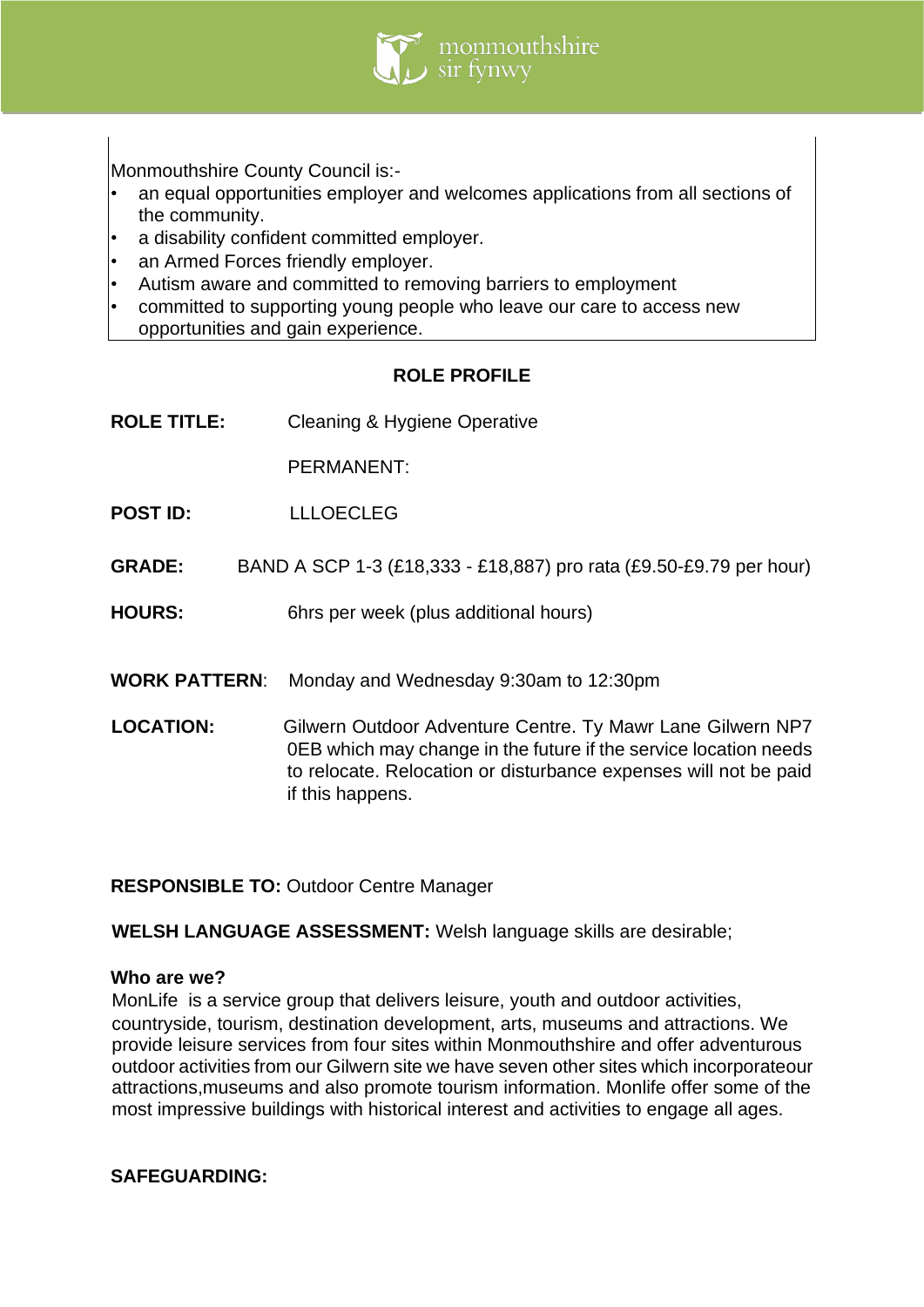

Child and Adult Safeguarding are key priorities for the Council. We aim to support children and adults at risk to be as safe as they can and to fulfil their potential. All Council employees and volunteers are responsible for playing their part in the wellbeing, safety and protection of children and adults at risk. All employees and volunteers will be trained to the appropriate level of safeguarding and have a duty to fulfil their personal responsibilities for safeguarding.

## **Our Purpose:-**

Monlife Outdoor Adventure aims to deliver high quality outdoor learning through residential and outreach programmes.

## **The Purpose of this Role:-**

To ensure that the site is maintained to a high level of hygiene and cleanliness.

The successful candidate will be required to undertake cleaning tasks such as washing floors and walls, sweeping, vacuuming, dusting and emptying of litterbins.

## **Expectation and Outcomes of this Role:-**

To represent Monmouthshire in a professional manner whilst ensuring the building remains clean and presentable at all times

#### **Your responsibilities are to-**

- 1. To complete cleaning tasks of washing floors and walls, sweeping, empting litter bins, polishing and dusting.
- 2. To undertake the cleaning of sanitary areas.
- 3. To safely operate vacuum cleaners and polishing/scrubbing machines.
- 4. To maintain adequate stock of cleaning materials.
- 5. To report all faults of cleaning equipment to the supervisor.
- 6. To ensure the correct use of chemicals at all times.
- 7. To undertake any necessary training for the post.
- 8. To observe Health and Safety regulations, as laid down by the authority to ensure the safety of themselves and others.
- 9. To abide by the principals and practice of equal opportunity as laid down in the Council's Equal Opportunities Policy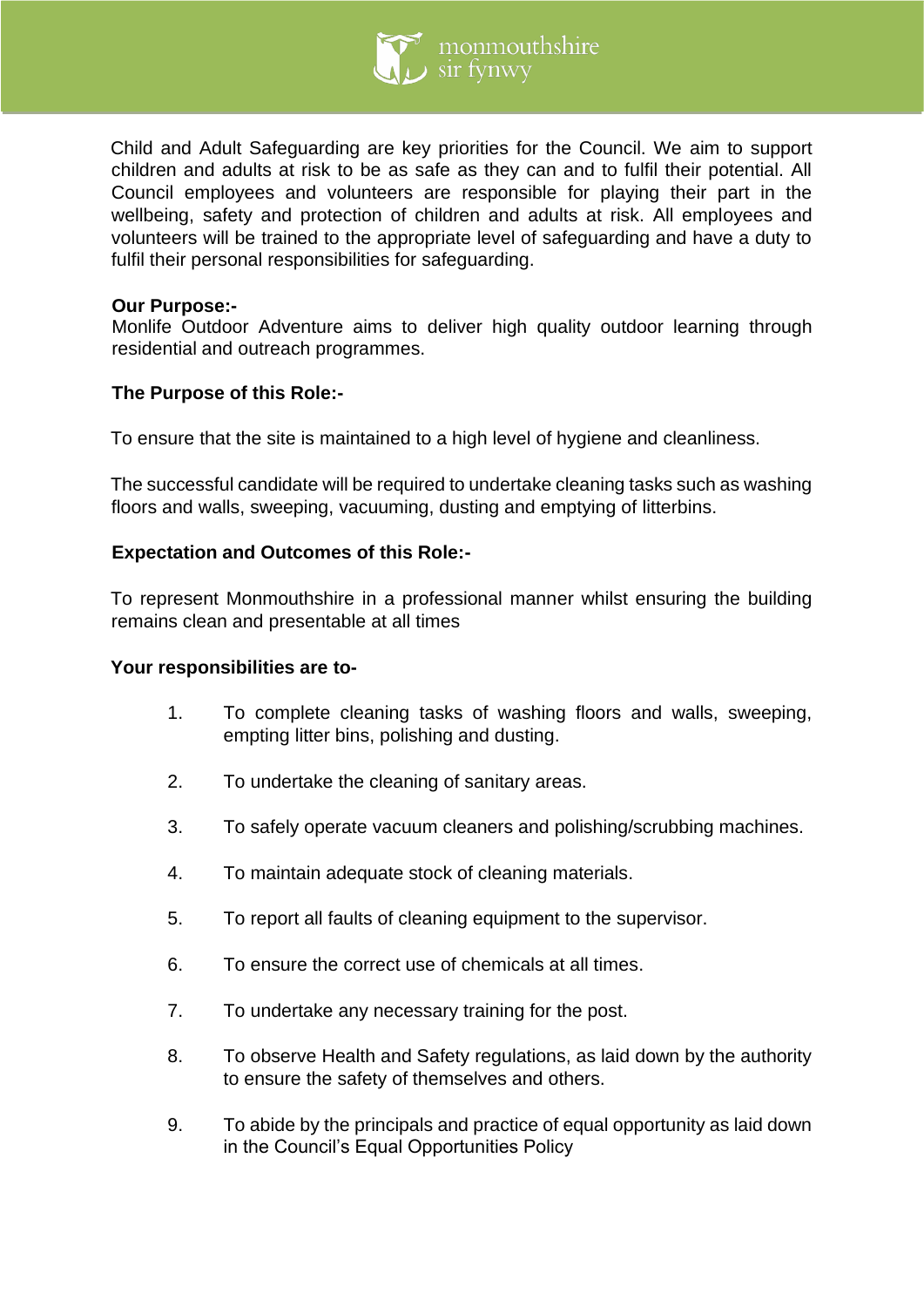

10. To be able to work as an individual or as part of a team

## **Here's what we can provide you with:-**

MonLife encompasses Leisure, Tourism, Sports Development, Youth, Outdoor Education, and Green Infrastructure, Museums, Attractions and more.

We can offer:

- You will be provided with quality in house training opportunities.
- A full and comprehensive induction process.
- Ongoing support and development opportunities.
- Access to our staff membership package.

#### **What else you need to know…..Our Values:**

Our purpose is underpinned by a clear sense of who we are as an organisation. We expect people who work with us to share a strong value set and expect that these are evident in the ways in which we work and engage with our communities.

- Teamwork: We will work with you and our partners to support and inspire everyone to get involved. We will make the best of the ideas, and resources available to make sure we do the things that most positively impact our people and places.
- Openness: We are open and honest. People have the chance to be involved and tell us what matters.
- Flexibility: We are flexible, enabling delivery of the most effective and efficient services. This means a genuine commitment to working with everyone to embrace new ways of working.
- Fairness: We provide opportunities for people and communities to thrive. We will always try to treat everyone fairly and consistently.
- Kindness: We will show kindness to all those we work with, putting the importance of relationships and the connections we have with one another at the heart of all interactions.

This role will work with Monmouthshire to achieve these.

#### **In addition:**

All employees are responsible for ensuring that they act at all times in a way that is consistent with Monmouthshire's Equal Opportunities Policy in their own area of responsibility and in their general conduct.

The authority operates a Smoke Free Workplace Policy which all employees are required to abide to.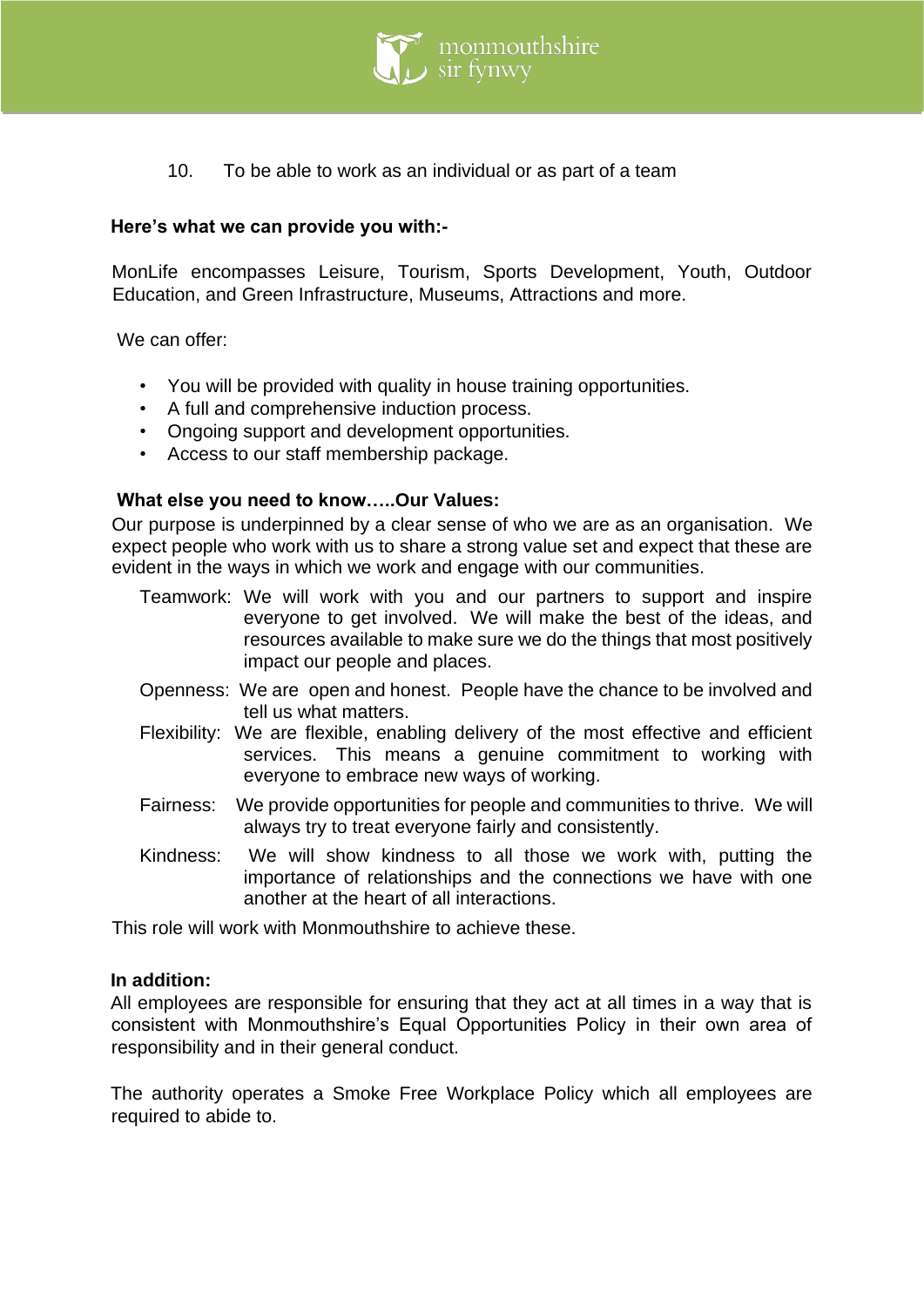

# **Person Specification**

# **How will we know if you are the right person for the role? As the successful candidate, you will have demonstrated:-**

| Area                                             | <b>Essential</b>                                                                                                                                                                                                                                                                                                                                                                                                                                                        | <b>Desirable</b>                                                                                                                                                                                                                                                 |
|--------------------------------------------------|-------------------------------------------------------------------------------------------------------------------------------------------------------------------------------------------------------------------------------------------------------------------------------------------------------------------------------------------------------------------------------------------------------------------------------------------------------------------------|------------------------------------------------------------------------------------------------------------------------------------------------------------------------------------------------------------------------------------------------------------------|
| <b>Qualifications</b>                            | Previous Cleaning Experience (A)                                                                                                                                                                                                                                                                                                                                                                                                                                        | Previous experience in a<br>leisure Centre Setting<br>(A)                                                                                                                                                                                                        |
| Knowledge,<br>skills, and<br><b>Competencies</b> | Ability to communicate effectively,<br>both verbally and in writing with<br>colleagues and customers (I)<br>Ability to be confident and assertive<br>when occasion demands, yet fully<br>committed to the principles of good<br>customer service (I)<br>Flexibility and Versatility in order to<br>work under pressure and meet the<br>required standard in a designated<br>time frame (I)<br>Ability to ensure the safety of<br>themselves and others at all times (I) | Understanding of Health<br>and Safety in an Outdoor<br>Centre environment.<br>(A/I)<br>Knowledge of COSHH<br>and Cleaning Chemicals<br>(A/I)<br>Knowledge and<br>understanding of Child<br>Protection Policies in an<br><b>Outdoor Centre</b><br>environment (I) |
| <b>Experiences</b>                               | Maintaining a high standard of<br>customer service (I)                                                                                                                                                                                                                                                                                                                                                                                                                  |                                                                                                                                                                                                                                                                  |
| <b>Personal</b><br><b>Attributes</b>             | Self-motivated and punctual (I)<br>Show high levels of professionalism in<br>manner and dress (I)<br>Be able to show commitment to<br>continuous personal development<br>(A/I)                                                                                                                                                                                                                                                                                          |                                                                                                                                                                                                                                                                  |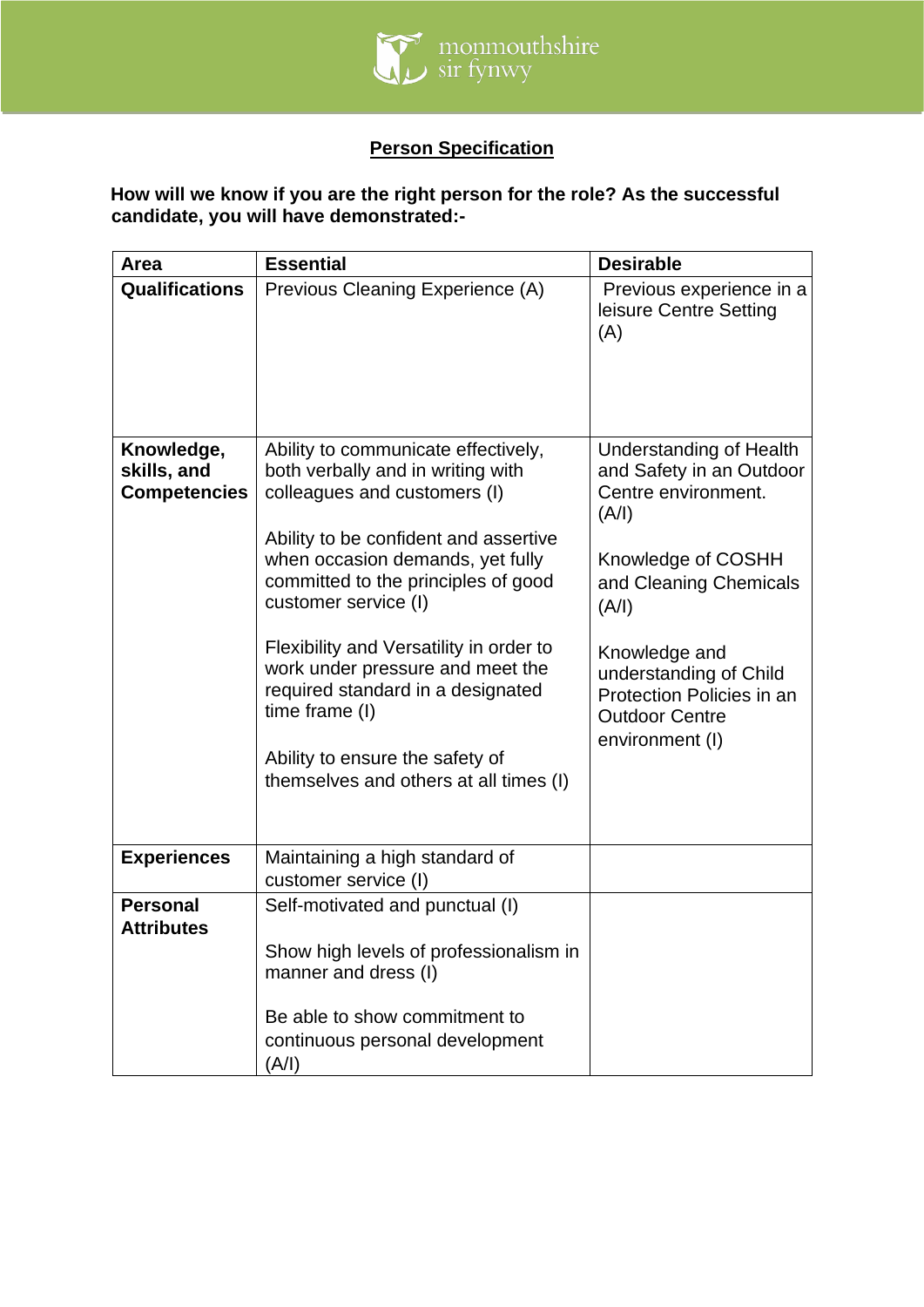

|              | To be able to work unsupervised and<br>use own initiative. (I)<br>Ability to work as part of a team. (A/I)                                                    |  |
|--------------|---------------------------------------------------------------------------------------------------------------------------------------------------------------|--|
| <b>Other</b> | Ability to work flexible hours(A)<br>Understanding and demonstrate a<br>willingness to promote positively the<br><b>Equal Opportunities Policy of MonLife</b> |  |

# **(I) Interview (A) Application**

**Should you require any further information regarding this post,**

**please contact: Stuart Lovell - Centre Manager Tel: 01873 735485**

**Closing Date: 5pm on Thursday 26th May 2022**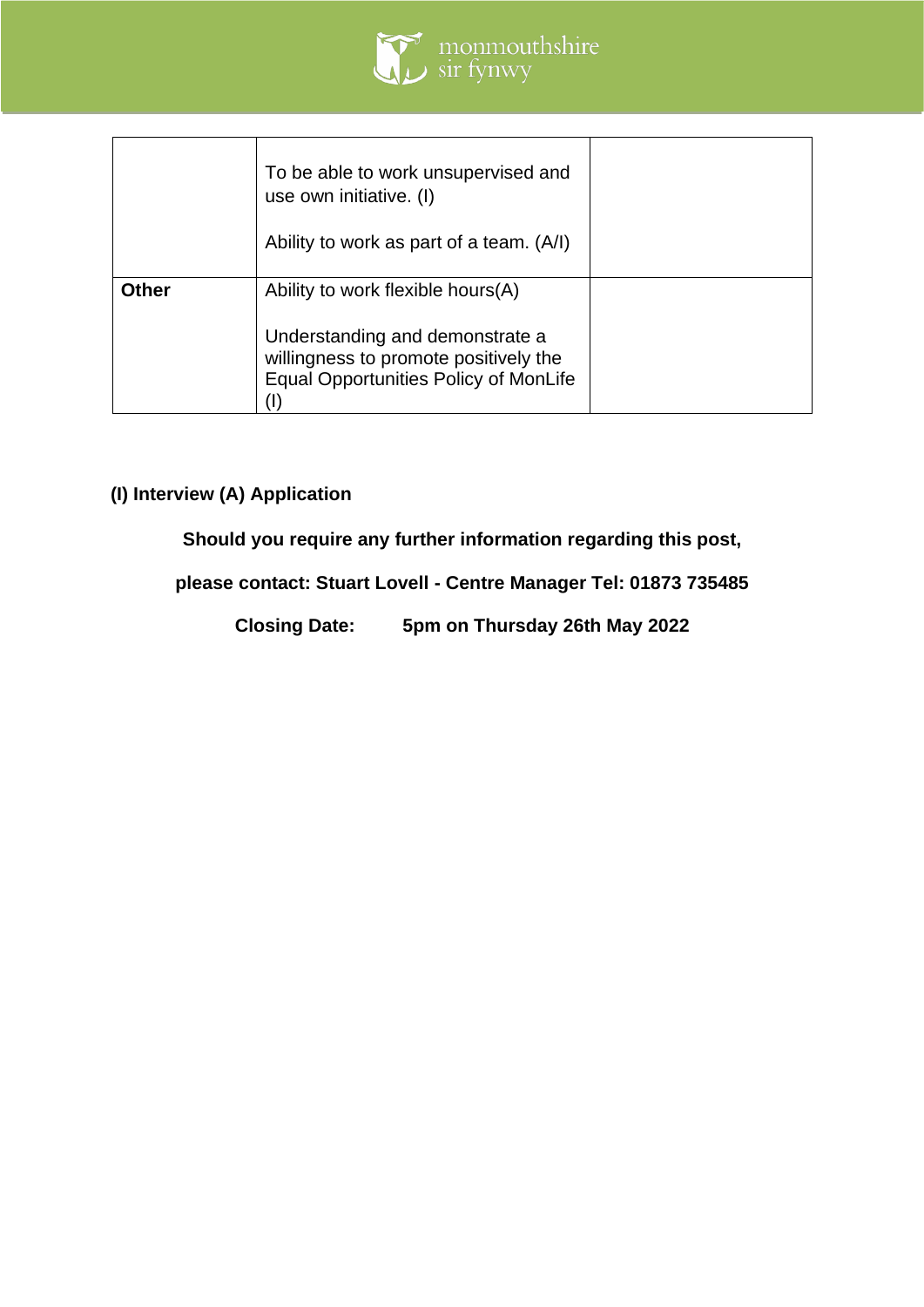

## **WELSH LANGUAGE SKILLS FRAMEWORK**

| <b>LEVEL 1</b>                                                                                                                                                                                        |                                                                                                                                                                                                                       |                                                                                                                   |                                                                                                                                                                                                                                  |  |
|-------------------------------------------------------------------------------------------------------------------------------------------------------------------------------------------------------|-----------------------------------------------------------------------------------------------------------------------------------------------------------------------------------------------------------------------|-------------------------------------------------------------------------------------------------------------------|----------------------------------------------------------------------------------------------------------------------------------------------------------------------------------------------------------------------------------|--|
| Can understand basic everyday phrases if the speaker talks slowly and clearly and is willing to help. Can introduce yourself and others and can ask and answer questions regarding basic information, |                                                                                                                                                                                                                       |                                                                                                                   |                                                                                                                                                                                                                                  |  |
|                                                                                                                                                                                                       | e.g. individual asking to see someone, where is the xxx meeting, toilet etc. Can transfer phone calls pass on a simple message or make a straightforward request, e.g. via e-mail.                                    |                                                                                                                   |                                                                                                                                                                                                                                  |  |
| <b>UNDERSTANDING</b>                                                                                                                                                                                  | <b>SPEAKING</b>                                                                                                                                                                                                       | <b>READING</b>                                                                                                    | <b>WRITING</b>                                                                                                                                                                                                                   |  |
| O Can understand simple questions: where is<br>the xxx meeting, where is the toilet, who is<br>the person they wish to see. Can understand<br>who to transfer a phone call to etc,                    | <b>O</b> Can pronounce place names and personal<br>names correctly.<br><b>O</b> Can greet individuals face to face or over the<br>phone<br><b>O</b> Can open and close a conversation or open<br>and close a meeting. | O Can read short sentence, e.g. basic signs,<br>simple instructions, agenda items, simple<br>information on forms | <b>O</b> Can open and close an e-mail or letter<br><b>O</b> Can write personal names, place names, job<br>titles<br><b>O</b> Can write a simple message to a colleague<br>on paper or e-email, e.g. such and such has<br>called. |  |
| LEVEL 2                                                                                                                                                                                               |                                                                                                                                                                                                                       |                                                                                                                   |                                                                                                                                                                                                                                  |  |

*Can understand sentences when people talk about everyday situations, e.g. simple personal and family information. Can hold a basic conversation with someone to obtain or exchange straightforward information, e.g. discuss how a person is feeling; something which has happened; simple plan for the future. Can write and read messages in letters or e-mails describing familiar issues and written in short sentences.* 

| <b>UNDERSTANDING</b>                                                                                                                                                                                                                                                                   | <b>SPEAKING</b>                                                                                                                                                                                                                                                                                                                                                                                                                                                                                       | <b>READING</b>                                                                                                                        | <b>WRITING</b>                                                                                                                                                                                                                     |
|----------------------------------------------------------------------------------------------------------------------------------------------------------------------------------------------------------------------------------------------------------------------------------------|-------------------------------------------------------------------------------------------------------------------------------------------------------------------------------------------------------------------------------------------------------------------------------------------------------------------------------------------------------------------------------------------------------------------------------------------------------------------------------------------------------|---------------------------------------------------------------------------------------------------------------------------------------|------------------------------------------------------------------------------------------------------------------------------------------------------------------------------------------------------------------------------------|
| <b>O</b> Can understand when people speak slowly<br>about everyday situations, e.g. providing<br>personal information, talking about what<br>they have been doing, what they would like<br>to do, how they feel general<br><b>O</b> Can understand when people ask you do<br>something | <b>O</b> Can communicate simple information or ask<br>questions, e.g. to<br>acquire<br>common<br>information from an individual<br><b>O</b> Can use Welsh to get to and emphasise with<br>the individual but not able to conduct the<br>entire conversation or session in Welsh<br><b>O</b> Can hold a short conversation with an<br>individual or exchange relatively<br>straightforward information<br><b>O</b> Can contribute to a meeting, but need to<br>revert to English for specialist terms. | <b>O</b> Can read short message and certain letters or<br>e-mails, e.g. those which make a request or<br>ask you to pass on a message | <b>O</b> Can write a short message to a colleague<br>asking a question, thanking her/him,<br>explaining something, e.g. time and place of<br>a meeting<br><b>O</b> Can write a short letter or e-mail to arrange<br>an appointment |
| LEVEL 3                                                                                                                                                                                                                                                                                |                                                                                                                                                                                                                                                                                                                                                                                                                                                                                                       |                                                                                                                                       |                                                                                                                                                                                                                                    |

*Can understand the main points when an individual or colleague is talking about familiar subjects, e.g. during a conversation or small group meeting. Can hold extended conversations with fluent*  speakers about familiar subjects involving everyday work. Can describe experiences and events and provide concise explanations and reasons for opinions and plans. Can read articles, letters or *emails about general subjects. Can write letters or e-mails about most subjects, e.g. requesting something; providing information; inviting somebody or organising an event.*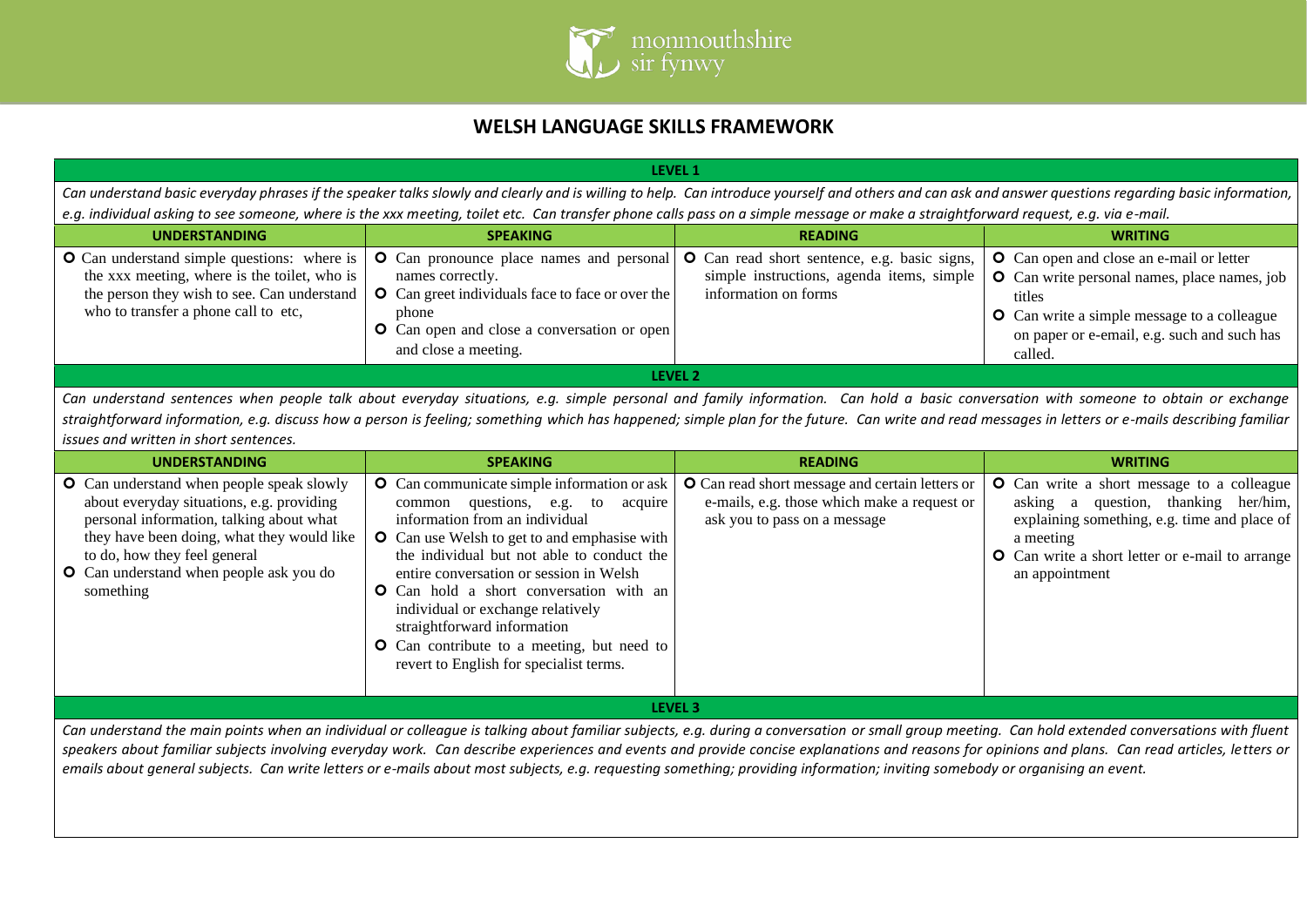| <b>UNDERSTANDING</b>                                                                                                                                                                                                                                                                                                  | <b>SPEAKING</b>                                                                                                                                                                                                                                                                                                                                                                                                                                                                                                                                                                                       | <b>READING</b>                                                                                                                                                                                                                                                                          | <b>WRITING</b>                                                                                                                                                                                                                                                                                                                                          |
|-----------------------------------------------------------------------------------------------------------------------------------------------------------------------------------------------------------------------------------------------------------------------------------------------------------------------|-------------------------------------------------------------------------------------------------------------------------------------------------------------------------------------------------------------------------------------------------------------------------------------------------------------------------------------------------------------------------------------------------------------------------------------------------------------------------------------------------------------------------------------------------------------------------------------------------------|-----------------------------------------------------------------------------------------------------------------------------------------------------------------------------------------------------------------------------------------------------------------------------------------|---------------------------------------------------------------------------------------------------------------------------------------------------------------------------------------------------------------------------------------------------------------------------------------------------------------------------------------------------------|
| O Can understand individuals and colleagues<br>when exchanging information or discussing<br>plans, if the subject is familiar.<br>O Can understand a discussion at a meeting if<br>the subject is familiar.<br>O Can understand individuals and colleagues<br>in a familiar situation or in everyday<br>conversation. | O Can take part in most conversations with<br>colleagues about work and plans if the<br>vocabulary is not too technical.<br>O Can hold a conversation with an individual<br>or exchanging relatively straightforward<br>information.<br>O Can contribute to a meeting but need to<br>revert to English for specialist terms.<br><b>O</b> Can adapt the style of language to suit the<br>audience.                                                                                                                                                                                                     | O Can understand most e-mail messages or<br>letters concerning day to day work.<br>O Can guess the meaning of a word based on<br>context if the subject is familiar.<br><b>O</b> Can read a simple, straightforward article in<br>a newspaper or magazine types of written<br>material. | <b>O</b> Can write a letter or e-mail to an individual,<br>or colleague about most topics in order to<br>request something; provide an explanation;<br>describe an experience or situation; invite<br>people or organise an event.<br>O Can write relatively accurately when<br>drafting a short information leaflet or poster<br>in Welsh as required. |
|                                                                                                                                                                                                                                                                                                                       |                                                                                                                                                                                                                                                                                                                                                                                                                                                                                                                                                                                                       | LEVEL 4                                                                                                                                                                                                                                                                                 |                                                                                                                                                                                                                                                                                                                                                         |
|                                                                                                                                                                                                                                                                                                                       | Can usually follow most conversations or discussions, even on unfamiliar topics, Can talk confidently with fluent speakers about familiar subjects relating to work, and an express an opinion, take<br>part in discussion, and talk extensively about general topics, e.g. in meetings or one-to-one situations with individuals. Can understand most correspondence, newspaper articles and reports intended<br>for fluent speakers with the aid of Welsh language resources and can scan long texts to find details. Can complete forms and write reports relating to work and respond accurately. |                                                                                                                                                                                                                                                                                         |                                                                                                                                                                                                                                                                                                                                                         |
| <b>UNDERSTANDING</b>                                                                                                                                                                                                                                                                                                  | <b>SPEAKING</b>                                                                                                                                                                                                                                                                                                                                                                                                                                                                                                                                                                                       | <b>READING</b>                                                                                                                                                                                                                                                                          | <b>WRITING</b>                                                                                                                                                                                                                                                                                                                                          |
| Can follow most conversations and<br>O.<br>discussions with individuals or colleagues<br>even if the subject matter is unfamiliar.                                                                                                                                                                                    | O Can contribute effectively to internal and<br>external meetings in a work context.<br>O Can converse comfortably with individuals<br>and exchange information as required.<br><b>O</b> Can argue for and against a specific case.<br>O Can chair meetings and answer questions<br>from the chair confidently.                                                                                                                                                                                                                                                                                       | O Can read most correspondence and scan<br>long texts to find details.<br>O Can understand most newspaper articles and<br>reports with the aid of a dictionary.<br>O Can understand texts, unless written in a<br>very formal or colloquial form.                                       | O Can produce correspondence of all types,<br>short reports, documents and literature with<br>support of Welsh language translation aids<br>eg. Cysgeir, cysill.                                                                                                                                                                                        |
|                                                                                                                                                                                                                                                                                                                       |                                                                                                                                                                                                                                                                                                                                                                                                                                                                                                                                                                                                       | <b>LEVEL 5</b>                                                                                                                                                                                                                                                                          |                                                                                                                                                                                                                                                                                                                                                         |
| the audience.                                                                                                                                                                                                                                                                                                         | Can understand everything that is being said. Can talk extensively about complex issues, presenting difficult information and can facilitate and summarise extended or complex discussions. Can<br>summarise information from different sources (orally and in writing) and present it in a coherent way. Can express themselves spontaneously, fluently and in detail, adapting the language to suit                                                                                                                                                                                                 |                                                                                                                                                                                                                                                                                         |                                                                                                                                                                                                                                                                                                                                                         |
| <b>UNDERSTANDING</b>                                                                                                                                                                                                                                                                                                  | <b>SPEAKING</b>                                                                                                                                                                                                                                                                                                                                                                                                                                                                                                                                                                                       | <b>READING</b>                                                                                                                                                                                                                                                                          | <b>WRITING</b>                                                                                                                                                                                                                                                                                                                                          |
| <b>O</b> Can follow all conversations and<br>discussions with individuals or colleagues.<br>O Can understand the ambiguity and nuance<br>of language.                                                                                                                                                                 | O Can express yourself fully in detail, even<br>when discussing complex issues.<br>O Can adapt the style and register of your<br>language to suit the audience.                                                                                                                                                                                                                                                                                                                                                                                                                                       | O Can read and understand almost all written<br>texts without difficulty, referring to a<br>dictionary occasionally.<br>O Can read long texts to find relevant details<br>and can understand most types of written<br>material.                                                         | O Can write reports in a clear style appropriate<br>to the reader with the support of electronic<br>language aids.<br>O Can write formal or informal Welsh as<br>required.<br>O Can write a range of documents accurately<br>and with confidence.                                                                                                       |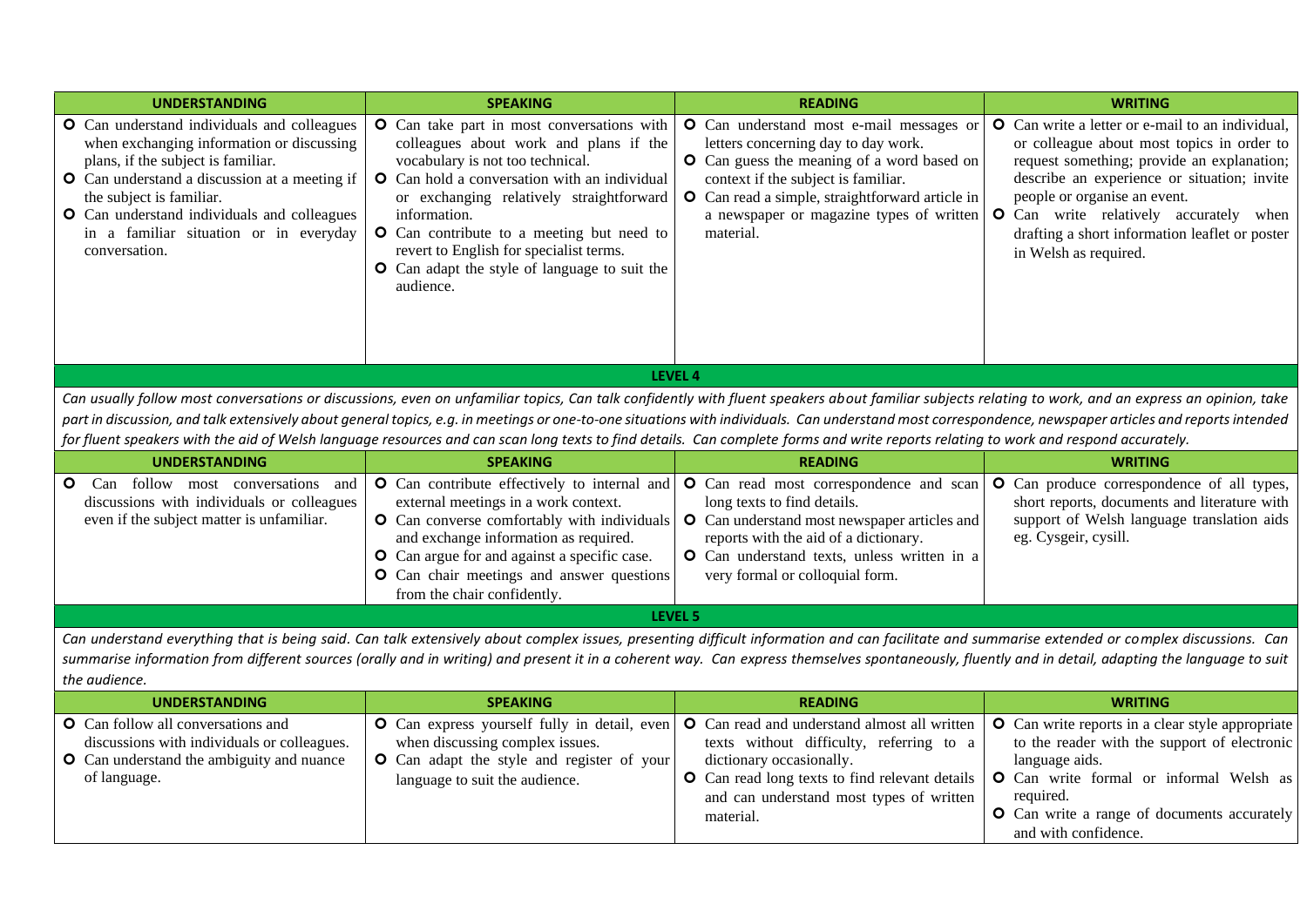

# **Dewch i ymuno â'r tîm!**

# **HYSBYSEB**

# **TEITL Y RÔL: Gweithredydd Glanhau a Hylendid (Parhaol)**

**TESTUN YR HYSBYSEB:** Mae Antur Awyr Agored Monlife yn awyddus i recriwtio person brwdfrydig i ymuno â'r tîm deinamig yng Nghanolfan Antur Awyr Agored Gilwern.

Bydd gofyn i'r ymgeisydd llwyddiannus ymgymryd â thasgau glanhau megis golchi lloriau a waliau, ysgubo, defnyddio sugnwyr llwch, glanhau a thynnu llwch a gwagio biniau sbwriel.

## **RHIF ADNABOD Y SWYDD:** LLLOECLEG

**LLEOLIAD:** Canolfan Antur Awyr Agored Gilwern

**GRADD:** BAND A SCP 1-3 (£18,333 - £18,887) pro rata (£9.50-£9.79 yr awr)

**HOURS:** 6 awr yr wythnos (ynghyd ag oriau ychwanegol)

**DROS DRO**: Na

**A oes angen Gwiriad Gwasanaeth Datgelu a Gwahardd?** Nac Oes **DYDDIAD CAU: 5pm ar 26/05/2022**

**Gwybodaeth Ychwanegol Gofynnir i chi nodi na allwn dderbyn CVau**

**I wneud cais am y swydd hon, cwblhewch y ffurflen gais ar-lein sydd i'w gweld ar y dudalen ganlynol:**

**<https://www.monmouthshire.gov.uk/cy/swyddi-chyflogaeth/>**

Gellir cyflwyno ceisiadau yn y Gymraeg ac ni chaiff cais a gyflwynir yn y Gymraeg ei drin yn llai ffafriol na chais a gyflwynir yn Saesneg.

Mae'r holl swyddi'n agored i'w rhannu os na nodir fel arall.

Mae Cyngor Sir Fynwy -

- yn gyflogwr cyfle cyfartal ac yn croesawu ceisiadau gan bob adran o'r gymuned.
- yn gyflogwr Hyderus o ran Anabledd.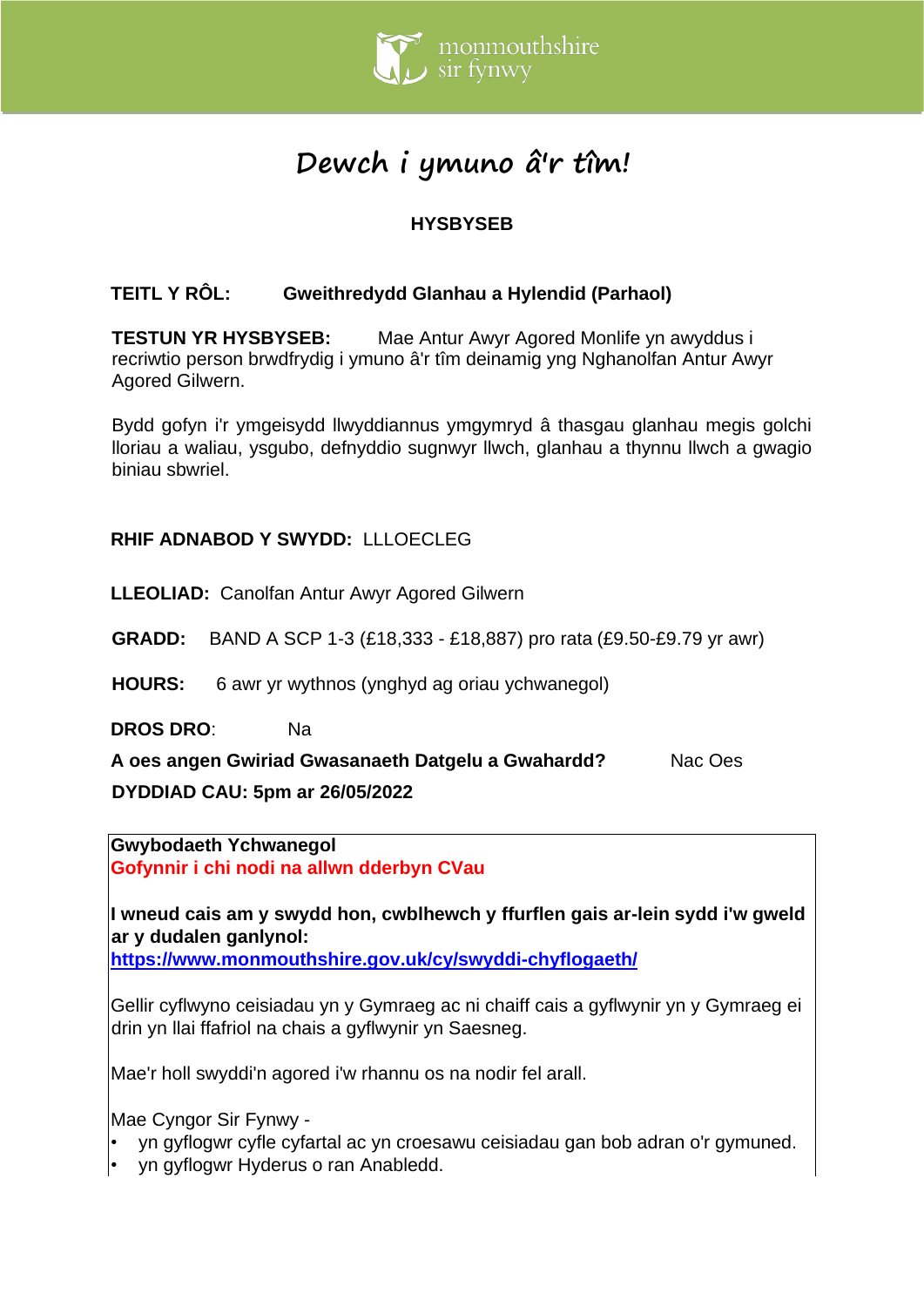

- yn gyflogwr sy'n gyfeillgar i'r Lluoedd Arfog.
- yn ystyriol o Awtistiaeth ac wedi ymrwymo i gael gwared ar y rhwystrau i gyflogaeth
- yn ymrwymedig i gefnogi pobl ifanc sy'n gadael ein gofal i fanteisio ar gyfleoedd newydd ac ennill profiad.

## **PROFFIL Y RÔL**

**TEITL Y RÔL:** Gweithredydd Glanhau a Hylendid

PARHAOL:

**RHIF ADNABOD Y SWYDD:** LLLOECLEG

- **GRADD:** BAND A SCP 1-3 (£18,333 £18,887) pro rata (£9.50-£9.79 yr awr)
- **ORIAU:** 6 awr yr wythnos (ynghyd ag oriau ychwanegol)

**PATRYMAU GWAITH:** Dydd Llun a dydd Mercher 9:30am i 12:30pm

**LLEOLIAD:** Canolfan Antur Awyr Agored Gilwern. Lôn Tŷ Mawr, Gilwern, NP7 0EB, a allai newid yn y dyfodol os oes angen adleoli'r gwasanaeth. Ni thelir treuliau adleoli neu ymyrryd os yw hyn yn digwydd.

YN ATEBOL I'R: Rheolwr y Ganolfan Awyr Agored

**ASESIAD Y GYMRAEG:** Sgiliau yn y Gymraeg yn ddymunol;

#### **Pwy ydym ni?**

Mae MonLife yn grŵp gwasanaeth sy'n darparu gweithgareddau hamdden, ieuenctid ac awyr agored, cefn gwlad, twristiaeth, datblygu cyrchfannau, y celfyddydau, amgueddfeydd ac atyniadau.

Rydym yn darparu gwasanaethau hamdden o bedwar safle yn Sir Fynwy ac yn cynnig gweithgareddau awyr agored anturus o'n safle yng Ngilwern mae gennym saith safle arall sy'n ymgorffori ein hatyniadau, amgueddfeydd a hefyd hyrwyddo gwybodaeth twristiaeth.

Mae Monlife yn cynnig rhai o'r adeiladau mwyaf trawiadol gyda diddordeb hanesyddol a gweithgareddau i ymgysylltu â phob oedran.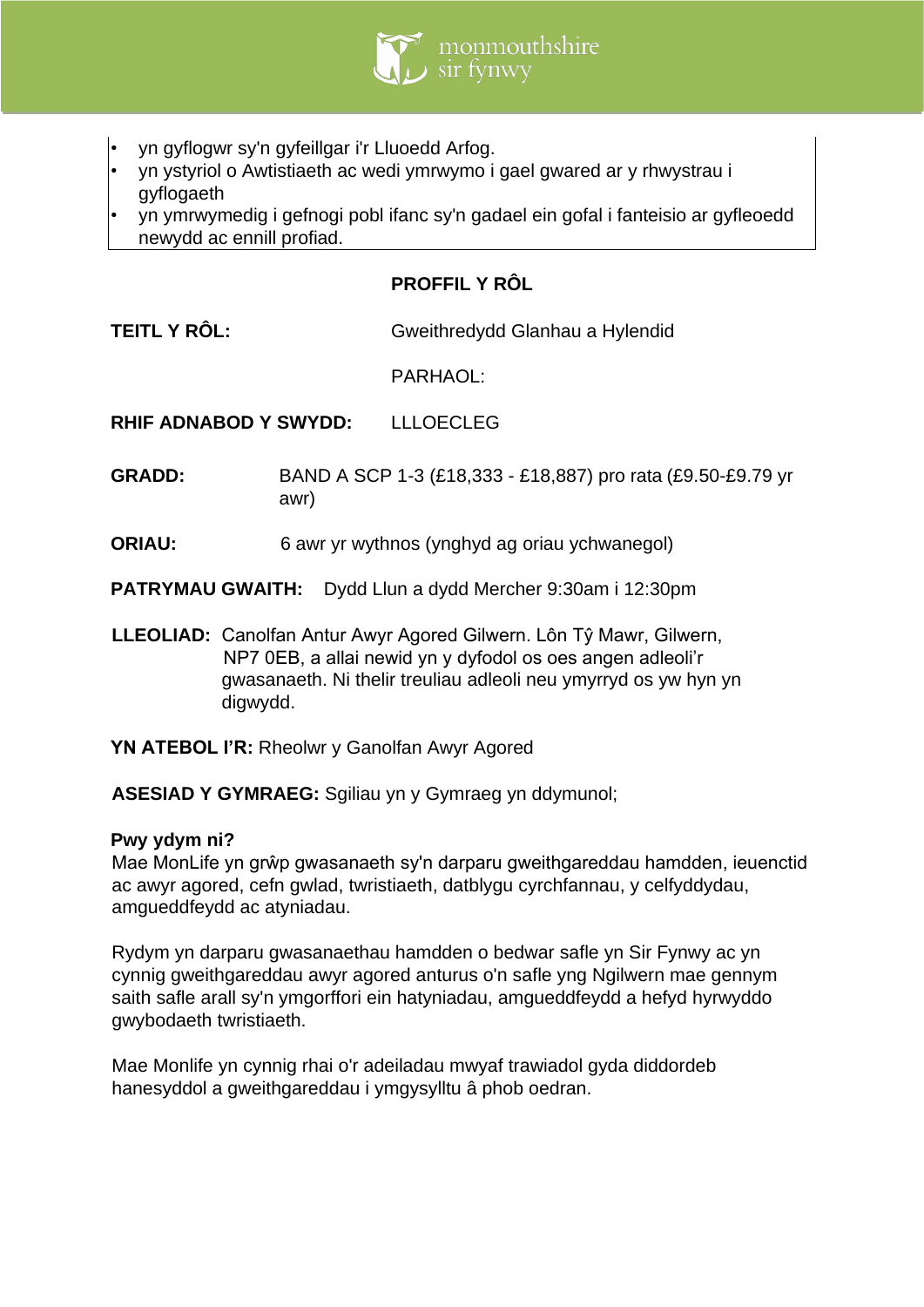

## **DIOGELU:**

Mae Diogelu Plant ac Oedolion yn flaenoriaethau allweddol i'r Cyngor. Ein nod yw cefnogi plant ac oedolion sydd mewn perygl i fod mor ddiogel ag y gallant ac i gyflawni eu potensial. Mae holl weithwyr a gwirfoddolwyr y Cyngor yn gyfrifol am chwarae eu rhan yn lles, diogelwch ac amddiffyn plant ac oedolion sydd mewn perygl. Bydd yr holl weithwyr a gwirfoddolwyr yn cael eu hyfforddi i'r lefel briodol o ddiogelu ac mae ganddynt ddyletswydd i gyflawni eu cyfrifoldebau personol dros ddiogelu.

#### **Ein Pwrpas:-**

Nod Antur Awyr Agored Monlife yw darparu dysgu awyr agored o ansawdd uchel drwy raglenni preswyl ac allgymorth.

## **Pwrpas y Rôl hon:-**

Sicrhau bod y safle'n cael ei gynnal a'i gadw i lefel uchel o hylendid a glendid.

Bydd yn ofynnol i'r ymgeisydd llwyddiannus ymgymryd â thasgau glanhau megis golchi lloriau a waliau, ysgubo, defnyddio sugnwyr llwch, glanhau a thynnu llwch a gwagio biniau sbwriel.

## **Disgwyliadau a Chanlyniadau'r Rôl hon:-**

Cynrychioli Sir Fynwy mewn modd proffesiynol tra'n sicrhau bod yr adeilad yn parhau i fod yn lân a thaclus bob amser

#### **Bydd eich cyfrifoldebau'n cynnwys:-**

- 11. Cwblhau tasgau glanhau o olchi lloriau a waliau, ysgubo, gwagio biniau sbwriel, caboli a thynnu llwch.
- 12. Glanhau ardaloedd glanweithiol.
- 13. Gweithredu sugnwyr llwch a pheiriannau sgleinio/sgwrio yn ddiogel.
- 14. Cynnal stoc ddigonol o ddeunyddiau glanhau.
- 15. Rhoi gwybod i'r goruchwyliwr am bob nam ar yr offer glanhau.
- 16. Sicrhau bod cemegau'n cael eu defnyddio'n gywir bob amser.
- 17. Ymgymryd ag unrhyw hyfforddiant sy'n angenrheidiol ar gyfer y swydd.
- 18. Nodi rheoliadau Iechyd a Diogelwch, fel y'u pennwyd gan yr awdurdod er mwyn sicrhau diogelwch eu hunain ac eraill.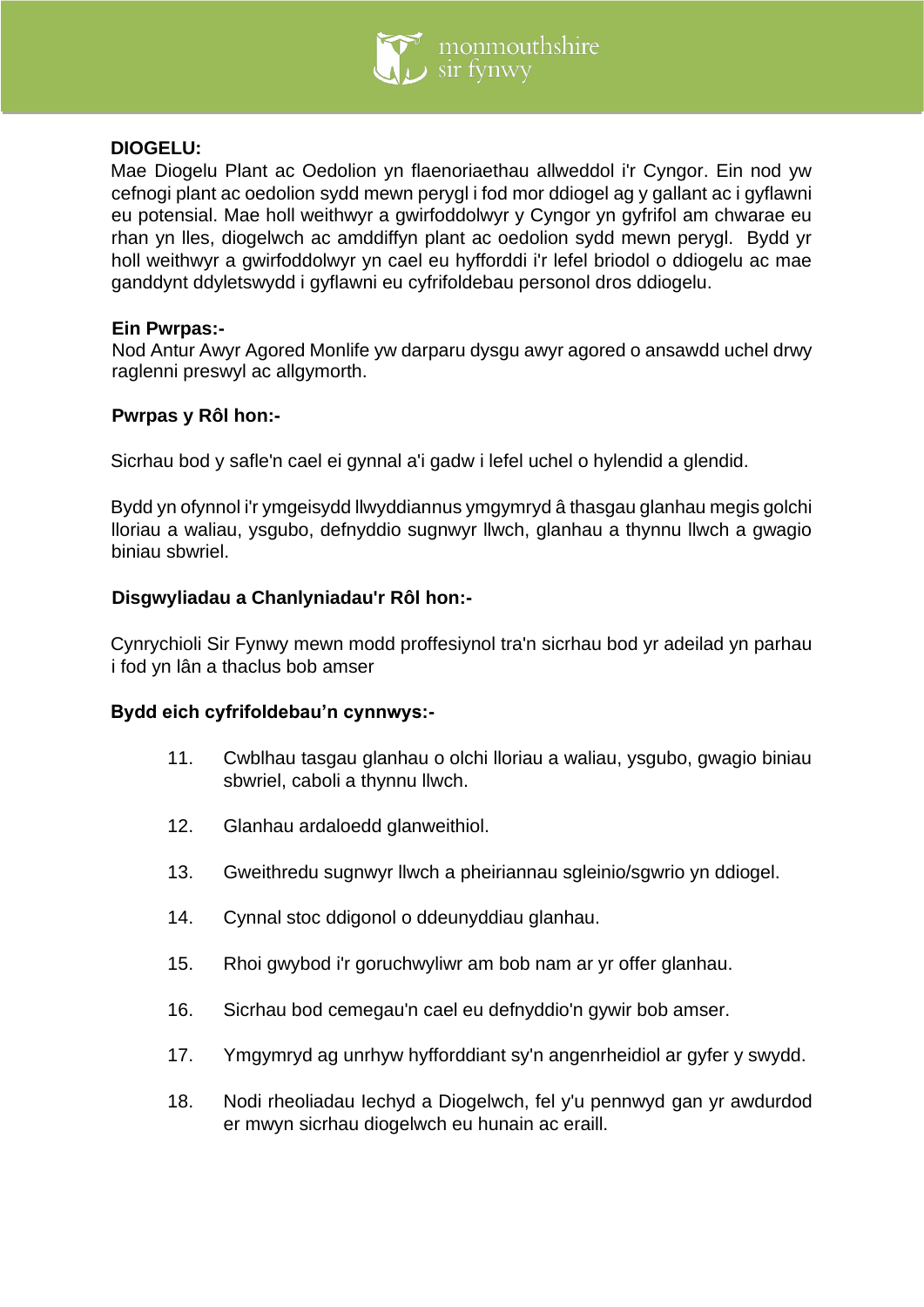

- 19. Cadw at egwyddorion ac arferion cyfle cyfartal fel y nodir ym Mholisi Cyfle Cyfartal y Cyngor
- 20. Gallu gweithio fel unigolyn neu fel rhan o dîm.

## **Dyma beth y gallwn ei rhoi i chi:-**

Mae MonLife yn cwmpasu Hamdden, Twristiaeth, Datblygu Chwaraeon, Ieuenctid, Addysg Awyr Agored, a Seilwaith Gwyrdd, Amgueddfeydd, Atyniadau a mwy.

Gallwn gynnig:

- Byddwch yn cael cyfleoedd hyfforddi mewnol o ansawdd.
- Proses sefydlu lawn a chynhwysfawr.
- Cyfleoedd cymorth a datblygu parhaus.
- Mynediad i'n pecyn aelodaeth staff.

## **Beth arall sydd angen i chi wybod ... Gwerthoedd Sir Fynwy yw:**

| Gwaith Tîm:    | Rydym yn anelu i weithio gyda'n gilydd i rannu ein llwyddiannau<br>a methiannau drwy adeiladu ar ein cryfderau a chefnogi ein gilydd<br>i gyflawni ein nodau.                   |
|----------------|---------------------------------------------------------------------------------------------------------------------------------------------------------------------------------|
| Bod yn agored: | Rydym yn anelu at fod yn agored ac yn onest er mwyn datblygu<br>perthynas ymddiriedus.                                                                                          |
| Hyblygrwydd:   | Rydym yn anelu at fod yn hyblyg yn ein ffordd o feddwl a<br>gweithredu er mwyn dod yn sefydliad effeithiol ac effeithion.                                                       |
| Tegwch:        | Rydym yn anelu at ddarparu dewis, cyfleoedd a phrofiadau teg a<br>dod yn sefydliad a adeiladwyd ar gyd-barch.                                                                   |
| Caredigrwydd:  | Byddwn yn dangos caredigrwydd i bawb yr ydym yn gweithio<br>gyda nhw, gan roi pwysigrwydd perthnasoedd a'r cysylltiadau<br>sydd gennym â'n gilydd wrth wraidd pob rhyngweithio. |

A bydd y rôl hon yn gweithio gyda Sir Fynwy i gyflawni'r rhain.

## **Yn ogystal:**

Mae pob gweithiwr yn gyfrifol am gynnal eu hunain mewn modd sy'n cydymffurfio â Pholisi Cyfle Cyfartal Sir Fynwy, yn eu maes cyfrifoldeb eu hunain ac yn eu hymddygiad cyffredinol.

Mae'r awdurdod yn gweithredu polisi Gweithle Di-fwg ac mae'n rhaid i bob cyflogai cydymffurfio â hyn.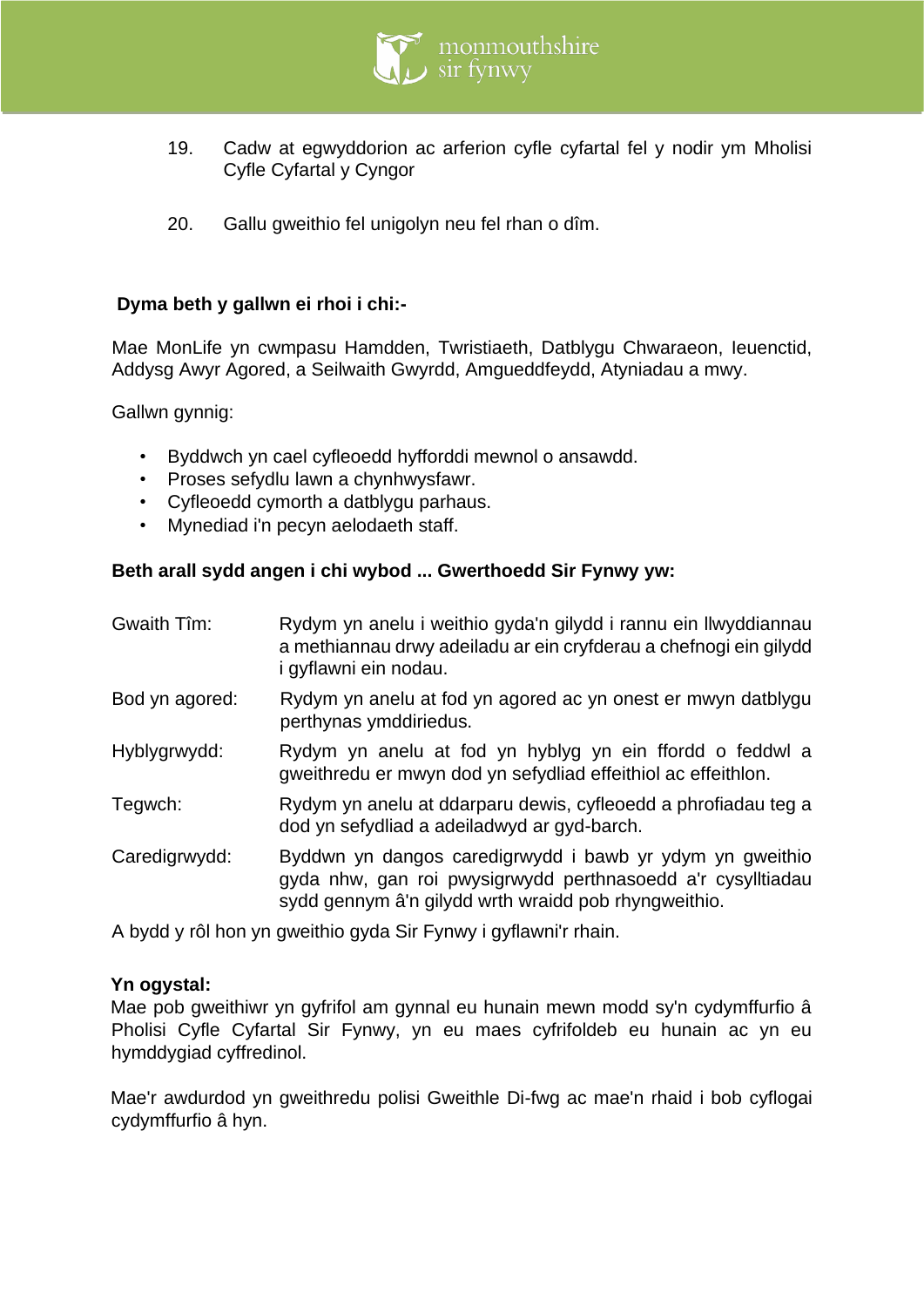

# **Manyleb Person**

**Sut y byddwn yn gwybod os mai chi yw'r person cywir ar gyfer y swydd? Fel yr ymgeisydd llwyddiannus, byddwch wedi dangos eich bod â'r canlynol:-**

| <b>Ardal</b>                             | <b>Hanfodol</b>                                                                                                                                                                                                                                                                                                                                                                                                                                                      | <b>Dymunol</b>                                                                                                                                                                                                                                                                                   |
|------------------------------------------|----------------------------------------------------------------------------------------------------------------------------------------------------------------------------------------------------------------------------------------------------------------------------------------------------------------------------------------------------------------------------------------------------------------------------------------------------------------------|--------------------------------------------------------------------------------------------------------------------------------------------------------------------------------------------------------------------------------------------------------------------------------------------------|
| Cymwysterau                              | Profiad Glanhau Blaenorol (FfG)                                                                                                                                                                                                                                                                                                                                                                                                                                      | Profiad blaenorol mewn<br><b>Lleoliad Canolfan</b><br>hamdden<br>(FfG)                                                                                                                                                                                                                           |
| Gwybodaeth,<br>Sgiliau a<br>Chymwyseddau | Y gallu i gyfathrebu'n effeithiol, ar<br>lafar ac yn ysgrifenedig gyda<br>chydweithwyr a chwsmeriaid (Cyf)<br>Y gallu i fod yn hyderus ac yn<br>bendant pan fydd gofynion achlysurol,<br>ond eto wedi ymrwymo'n llwyr i<br>egwyddorion gwasanaeth cwsmeriaid<br>$da$ (Cyf).<br>Hyblygrwydd o ran gweithio o dan<br>bwysau a bodloni'r safon ofynnol o<br>fewn cyfnod<br>amser dynodedig (Cyf)<br>Y gallu i sicrhau diogelwch<br>eu hunain ac eraill bob amser (Cyf). | Dealltwriaeth o lechyd a<br>Diogelwch mewn<br>amgylchedd Canolfan<br>Awyr Agored.<br>(FfG / Cyf)<br>Gwybodaeth am<br><b>COSHH</b><br>a Chemegau Glanhau<br>(FfG / Cyf)<br>Gwybodaeth a<br>dealltwriaeth o Bolisïau<br><b>Amddiffyn Plant</b><br>mewn amgylchedd<br>Canolfan Awyr Agored<br>(Cyf) |
| <b>Profiad</b>                           | Cynnal safon uchel o wasanaeth i<br>gwsmeriaid (Cyf)                                                                                                                                                                                                                                                                                                                                                                                                                 |                                                                                                                                                                                                                                                                                                  |
| <b>Nodweddion</b><br><b>Personol</b>     | Hunanysgogol a phrydlon (Cyf)<br>Dangos lefelau uchel o<br>broffesiynoldeb o ran agwedd a gwisg<br>(Cyf)<br>Gallu dangos ymrwymiad i<br>ddatblygiad personol parhaus.<br>(FfG / Cyf)                                                                                                                                                                                                                                                                                 |                                                                                                                                                                                                                                                                                                  |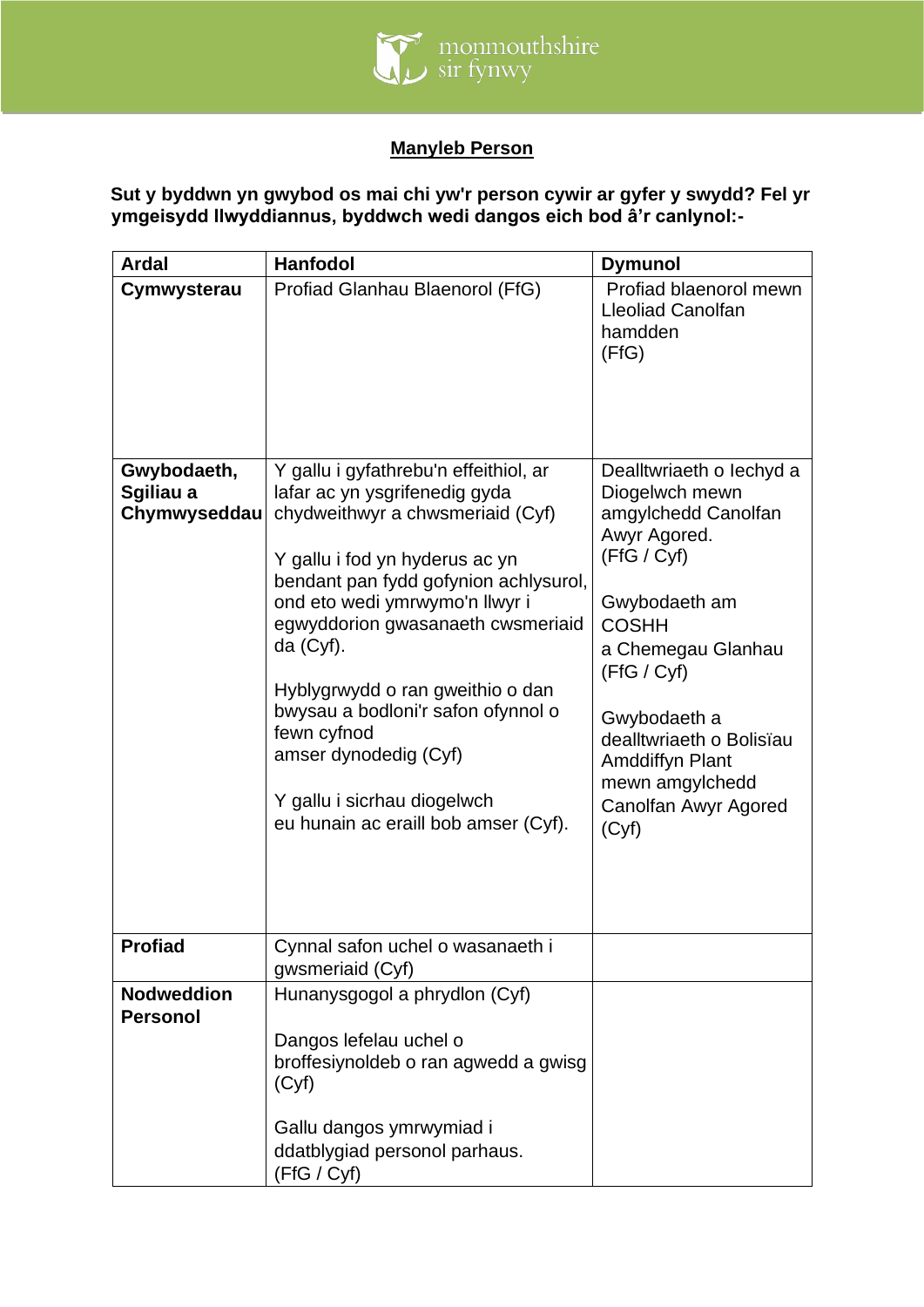

|       | Y gallu i weithio heb oruchwyliaeth a<br>defnyddio'ch menter eich hun. (Cyf)<br>Gallu gweithio mewn tîm. (FfG / Cyf) |  |
|-------|----------------------------------------------------------------------------------------------------------------------|--|
| Arall | Y gallu i weithio oriau hyblyg (FfG)<br>Deall a dangos parodrwydd i<br>hyrwyddo Polisi Cyfle Cyfartal                |  |
|       | MonLife yn gadarnhaol                                                                                                |  |

# **(Cyf) Cyfweliad (FfG) Ffurflen Gais**

**Os bydd angen rhagor o wybodaeth arnoch am y swydd hon,**

**cysylltwch â: Stuart Lovell - Rheolwr y Ganolfan Ffôn: 01873 735485**

**Dyddiad Cau: 5pm ar 26/05/2022**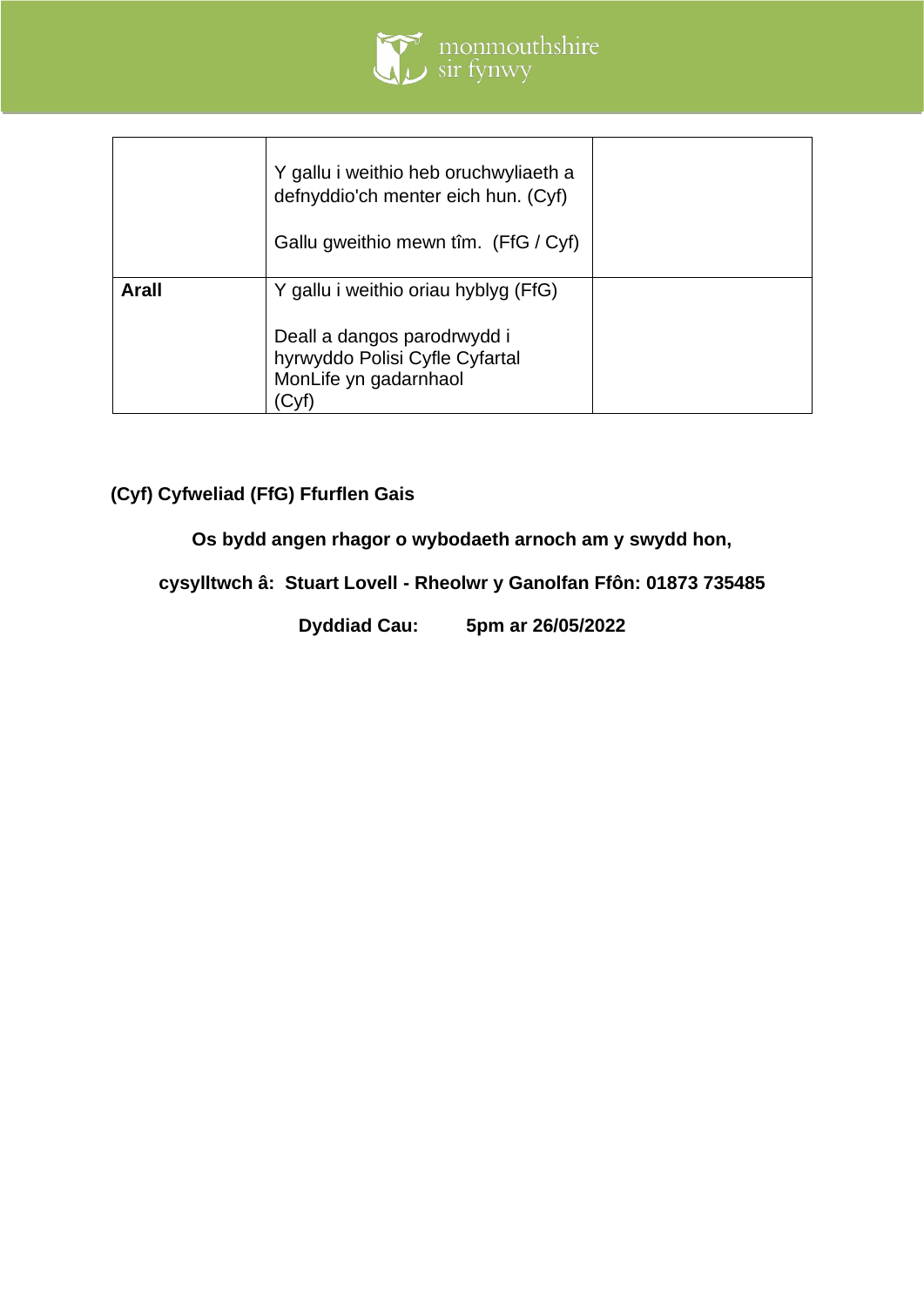

## **FFRAMWAITH SGILIAU IAITH GYMRAEG**

| LEFEL 1                                                                                                                                                             |                                                                                                                                                                                                                                                                                                                                                                                  |                                                                                                                                     |                                                                                                                                                                                                                                           |  |  |
|---------------------------------------------------------------------------------------------------------------------------------------------------------------------|----------------------------------------------------------------------------------------------------------------------------------------------------------------------------------------------------------------------------------------------------------------------------------------------------------------------------------------------------------------------------------|-------------------------------------------------------------------------------------------------------------------------------------|-------------------------------------------------------------------------------------------------------------------------------------------------------------------------------------------------------------------------------------------|--|--|
|                                                                                                                                                                     | Gall ddeall ymadroddion sylfaenol bob dydd os yw'r siaradwr yn siarad yn araf ac yn glir ac yn fodlon helpu. Gall gyflwyno ei hunan ac eraill a gall ofyn ac ateb cwestiynau am wybodaeth sylfaenol<br>e.e. unigolyn yn gofyn am weld rhywun, ble mae cyfarfod xxx, toiled ac yn y blaen. Gall drosglwyddo galwadau ffôn, cyfleu neges fer neu wneud cais syml e.e. drwy e-bost. |                                                                                                                                     |                                                                                                                                                                                                                                           |  |  |
| <b>DEALL</b>                                                                                                                                                        | <b>SIARAD</b>                                                                                                                                                                                                                                                                                                                                                                    | <b>DARLLEN</b>                                                                                                                      | <b>YSGRIFENNU</b>                                                                                                                                                                                                                         |  |  |
| <b>O</b> Gall ddeall cwestiynau syml: lle mae<br>cyfarfod xxx, pwy yw'r person y dymunant<br>ei weld. Gall ddeall i bwy i drosglwyddo<br>galwad ffôn ac yn y blaen. | <b>O</b> Gall ynganu enwau lleoedd ac enwau<br>personol yn gywir.<br><b>O</b> Gall gyfarch unigolion wyneb yn wyneb neu<br>dros y ffôn.<br>O Gall agor a chau sgwrs neu agor a chau<br>cyfarfod.                                                                                                                                                                                 | <b>O</b> Gall ddarllen brawddeg fer, e.e. arwyddion<br>syml, cyfarwyddiadau syml, eitemau<br>agenda, gwybodaeth syml ar ffurflenni. | <b>O</b> Gall agor a chau neges e-bost neu lythyr.<br>O Gall ysgrifennu enwau personol, enwau<br>lleoedd,<br>teitlau swyddi.<br><b>O</b> Gall ysgrifennu neges syml i gydweithiwr ar<br>bapur neu e-bost e.e. mae hwn a hon wedi<br>galw. |  |  |
| LEFEL 2                                                                                                                                                             |                                                                                                                                                                                                                                                                                                                                                                                  |                                                                                                                                     |                                                                                                                                                                                                                                           |  |  |

Gall ddeall brawddegau pan mae pobl yn siarad am sefyllfaoedd bob dydd, e.e. gwybodaeth bersonol a theuluol syml. Gall gynnal sgwrs sylfaenol gyda rhywun i gael neu gyfnewid gwybodaeth syml, e.e. trafod sut mae person yn teimlo; rhywbeth a ddigwyddodd; cynllun syml ar gyfer y dyfodol. Gall ysgrifennu a deall negeseuon mewn llythyrau neu negeseuon e-bost yn disgrifio materion *cyfarwydd ac ysgrifennu mewn brawddegau byr.*

| <b>DEALL</b>                                                                                                                                                                                                                                                                          | <b>SIARAD</b>                                                                                                                                                                                                                                                                                                                                                                                                                                    | <b>DARLLEN</b>                                                                                                                     | <b>YSGRIFENNU</b>                                                                                                                                                                                                    |
|---------------------------------------------------------------------------------------------------------------------------------------------------------------------------------------------------------------------------------------------------------------------------------------|--------------------------------------------------------------------------------------------------------------------------------------------------------------------------------------------------------------------------------------------------------------------------------------------------------------------------------------------------------------------------------------------------------------------------------------------------|------------------------------------------------------------------------------------------------------------------------------------|----------------------------------------------------------------------------------------------------------------------------------------------------------------------------------------------------------------------|
| <b>O</b> Gall ddeall pan mae pobl yn siarad yn araf<br>am sefyllfaoedd bob dydd e.e. rhoi<br>gwybodaeth bersonol, siarad am beth fuont<br>yn ei wneud, yr hyn yr hoffent ei wneud,<br>sut y teimlant yn gyffredinol.<br>O Gall ddeall pan mae pobl yn gofyn iddynt<br>wneud rhywbeth. | O Gall gyfathrebu gwybodaeth syml neu ofyn<br>cwestiynau cyffredin, e.e. cael gwybodaeth<br>gan unigolion.<br>O Gall ddefnyddio'r Gymraeg i gyrraedd a<br>dangos empathi gydag unigolyn ond dim i<br>gynnal yr holl sgwrs neu sesiwn yn y<br>Gymraeg.<br>O Gall gynnal sgwrs fer gydag unigolyn neu<br>gyfnewid gwybodaeth<br>cymharol syml.<br><b>O</b> Gall gyfrannu at gyfarfod ond bydd angen<br>troi i'r Saesneg ar gyfer termau arbenigol. | O Gall ddarllen negeseuon byr a rhai llythyrau<br>neu negeseuon e-bost, e.e. rhai sy'n gwneud<br>cais neu'n gofyn am gyfleu neges. | O Gall ysgrifennu neges fer at gydweithiwr yn<br>gofyn cwestiwn, yn diolch iddo/iddi, esbonio<br>rhywbeth e.e. amser a lle cyfarfod.<br><b>O</b> Gall ysgrifennu llythyr neu neges e-bost byr<br>i drefnu apwyntiad. |
| LEFEL 3:                                                                                                                                                                                                                                                                              |                                                                                                                                                                                                                                                                                                                                                                                                                                                  |                                                                                                                                    |                                                                                                                                                                                                                      |

*Gall ddeall y prif bwyntiau pan mae unigolyn neu gydweithiwr yn siarad am bynciau cyfarwydd e.e. yn ystod sgwrs neu gyfarfod grŵp bach. Gall gynnal sgyrsiau estynedig gyda siaradwyr rhugl am bynciau cyfarwydd yn ymwneud â gwaith bob dydd. Gall ddisgrifio profiadau a digwyddiadau a rhoi esboniadau am a rhesymau cryno am farnau a chynlluniau. Gall ddarllen erthyglau, llythyrau neu negeseuon e-bost am bynciau cyffredinol. Gall ysgrifennu llythyrau neu negeseuon e-bost am y rhan fwyaf o bynciau, e.e. yn gofyn am rywbeth; rhoi gwybodaeth; gwahodd rhywun neu drefnu digwyddiad.*